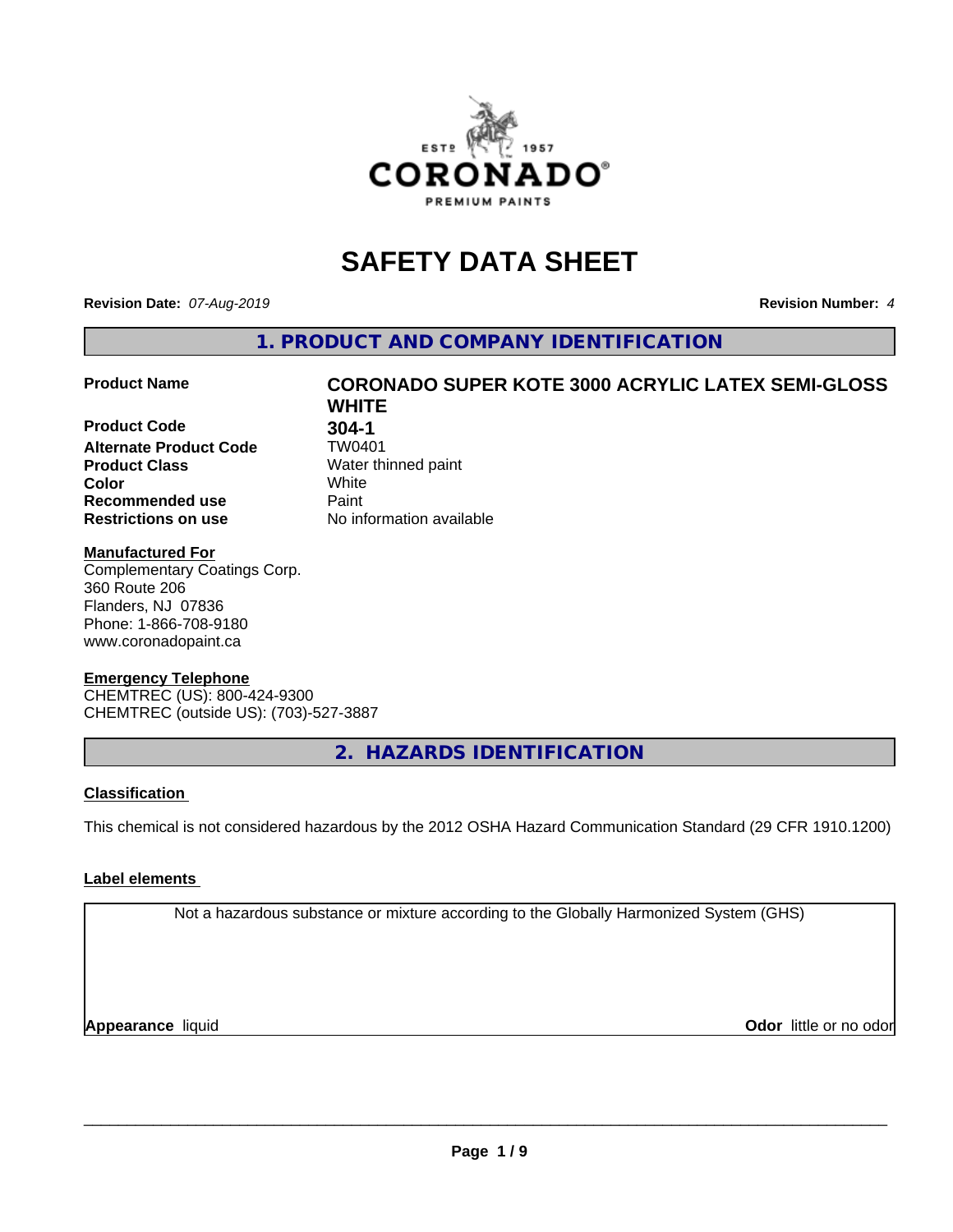# **Hazards not otherwise classified (HNOC)**

Not applicable

#### **Other information**

No information available

# **3. COMPOSITION INFORMATION ON COMPONENTS**

\_\_\_\_\_\_\_\_\_\_\_\_\_\_\_\_\_\_\_\_\_\_\_\_\_\_\_\_\_\_\_\_\_\_\_\_\_\_\_\_\_\_\_\_\_\_\_\_\_\_\_\_\_\_\_\_\_\_\_\_\_\_\_\_\_\_\_\_\_\_\_\_\_\_\_\_\_\_\_\_\_\_\_\_\_\_\_\_\_\_\_\_\_

| <b>Chemical name</b>                                                         | <b>CAS No.</b> | Weight-%    |
|------------------------------------------------------------------------------|----------------|-------------|
| Titanium dioxide                                                             | 13463-67-7     | $10 - 15$   |
| Kaolin                                                                       | 1332-58-7      | - 5         |
| Propanoic acid, 2-methyl-, monoester with<br>2,2,4-trimethyl-1,3-pentanediol | 25265-77-4     | - 5         |
| 2-Amino-2-methly-1-propanol                                                  | 124-68-5       | $0.1 - 0.5$ |

|                                                  | 4. FIRST AID MEASURES                                                                                    |  |  |
|--------------------------------------------------|----------------------------------------------------------------------------------------------------------|--|--|
| <b>General Advice</b>                            | No hazards which require special first aid measures.                                                     |  |  |
| <b>Eye Contact</b>                               | Rinse thoroughly with plenty of water for at least 15 minutes and consult a<br>physician.                |  |  |
| <b>Skin Contact</b>                              | Wash off immediately with soap and plenty of water while removing all<br>contaminated clothes and shoes. |  |  |
| <b>Inhalation</b>                                | Move to fresh air. If symptoms persist, call a physician.                                                |  |  |
| Ingestion                                        | Clean mouth with water and afterwards drink plenty of water. Consult a physician<br>if necessary.        |  |  |
| <b>Most Important</b><br><b>Symptoms/Effects</b> | None known.                                                                                              |  |  |
| <b>Notes To Physician</b>                        | Treat symptomatically.                                                                                   |  |  |
|                                                  | 5. FIRE-FIGHTING MEASURES                                                                                |  |  |

| Use extinguishing measures that are appropriate to local<br>circumstances and the surrounding environment.                                                                                            |
|-------------------------------------------------------------------------------------------------------------------------------------------------------------------------------------------------------|
| As in any fire, wear self-contained breathing apparatus<br>Protective equipment and precautions for firefighters<br>pressure-demand, MSHA/NIOSH (approved or equivalent)<br>and full protective gear. |
| Closed containers may rupture if exposed to fire or<br>extreme heat.                                                                                                                                  |
| No.                                                                                                                                                                                                   |
| No                                                                                                                                                                                                    |
|                                                                                                                                                                                                       |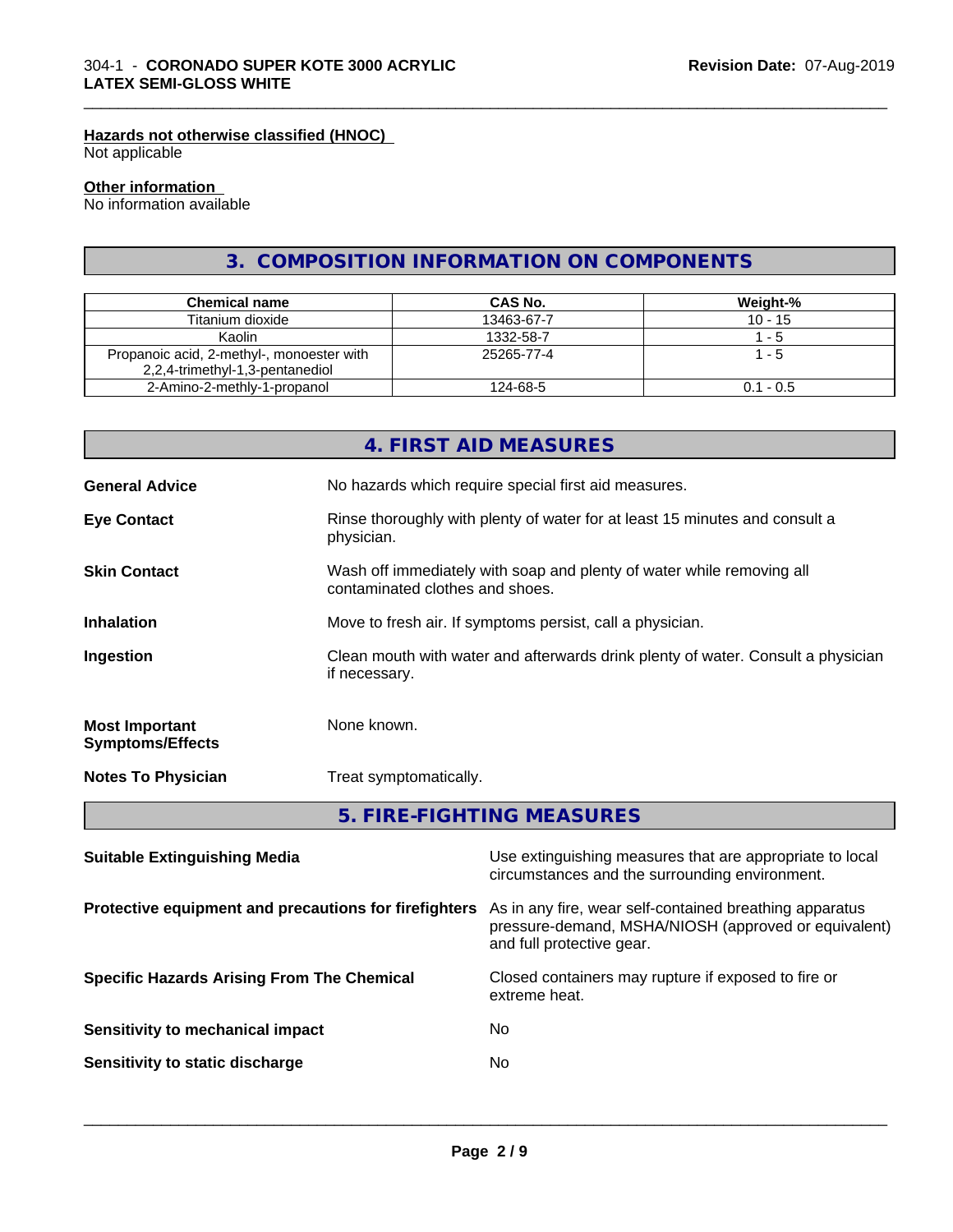| <b>Flash Point Data</b><br>Flash point (°F)<br>Flash Point (°C)<br><b>Method</b> |                 | Not applicable<br>Not applicable<br>Not applicable |                                |
|----------------------------------------------------------------------------------|-----------------|----------------------------------------------------|--------------------------------|
| <b>Flammability Limits In Air</b>                                                |                 |                                                    |                                |
| Lower flammability limit:<br><b>Upper flammability limit:</b>                    |                 | Not applicable<br>Not applicable                   |                                |
| <b>NFPA</b><br>Health: 1                                                         | Flammability: 0 | <b>Instability: 0</b>                              | <b>Special: Not Applicable</b> |
| <b>NFPA Legend</b><br>0 - Not Hazardous<br>1 - Slightly<br>2 - Moderate          |                 |                                                    |                                |

\_\_\_\_\_\_\_\_\_\_\_\_\_\_\_\_\_\_\_\_\_\_\_\_\_\_\_\_\_\_\_\_\_\_\_\_\_\_\_\_\_\_\_\_\_\_\_\_\_\_\_\_\_\_\_\_\_\_\_\_\_\_\_\_\_\_\_\_\_\_\_\_\_\_\_\_\_\_\_\_\_\_\_\_\_\_\_\_\_\_\_\_\_

- 
- 3 High
- 4 Severe

*The ratings assigned are only suggested ratings, the contractor/employer has ultimate responsibilities for NFPA ratings where this system is used.*

*Additional information regarding the NFPA rating system is available from the National Fire Protection Agency (NFPA) at www.nfpa.org.*

# **6. ACCIDENTAL RELEASE MEASURES**

| <b>Personal Precautions</b>      | Avoid contact with skin, eyes and clothing. Ensure adequate ventilation.                             |
|----------------------------------|------------------------------------------------------------------------------------------------------|
| <b>Other Information</b>         | Prevent further leakage or spillage if safe to do so.                                                |
| <b>Environmental precautions</b> | See Section 12 for additional Ecological Information.                                                |
| <b>Methods for Cleaning Up</b>   | Soak up with inert absorbent material. Sweep up and shovel into suitable<br>containers for disposal. |

# **7. HANDLING AND STORAGE**

| <b>Handling</b>               | Avoid contact with skin, eyes and clothing. Avoid breathing vapors, spray mists or<br>sanding dust. In case of insufficient ventilation, wear suitable respiratory<br>equipment. |
|-------------------------------|----------------------------------------------------------------------------------------------------------------------------------------------------------------------------------|
| <b>Storage</b>                | Keep container tightly closed. Keep out of the reach of children.                                                                                                                |
| <b>Incompatible Materials</b> | No information available                                                                                                                                                         |

# **8. EXPOSURE CONTROLS/PERSONAL PROTECTION**

## **Exposure Limits**

| <b>Chemical name</b> | <b>ACGIH TLV</b>         | <b>OSHA PEL</b>            |
|----------------------|--------------------------|----------------------------|
| Titanium dioxide     | 10 mg/m $3$ - TWA        | 15 mg/m $3$ - TWA          |
| Kaolin               | $2 \text{ mg/m}^3$ - TWA | 15 mg/m <sup>3</sup> - TWA |
|                      |                          | $5 \text{ ma/m}^3$ - TWA   |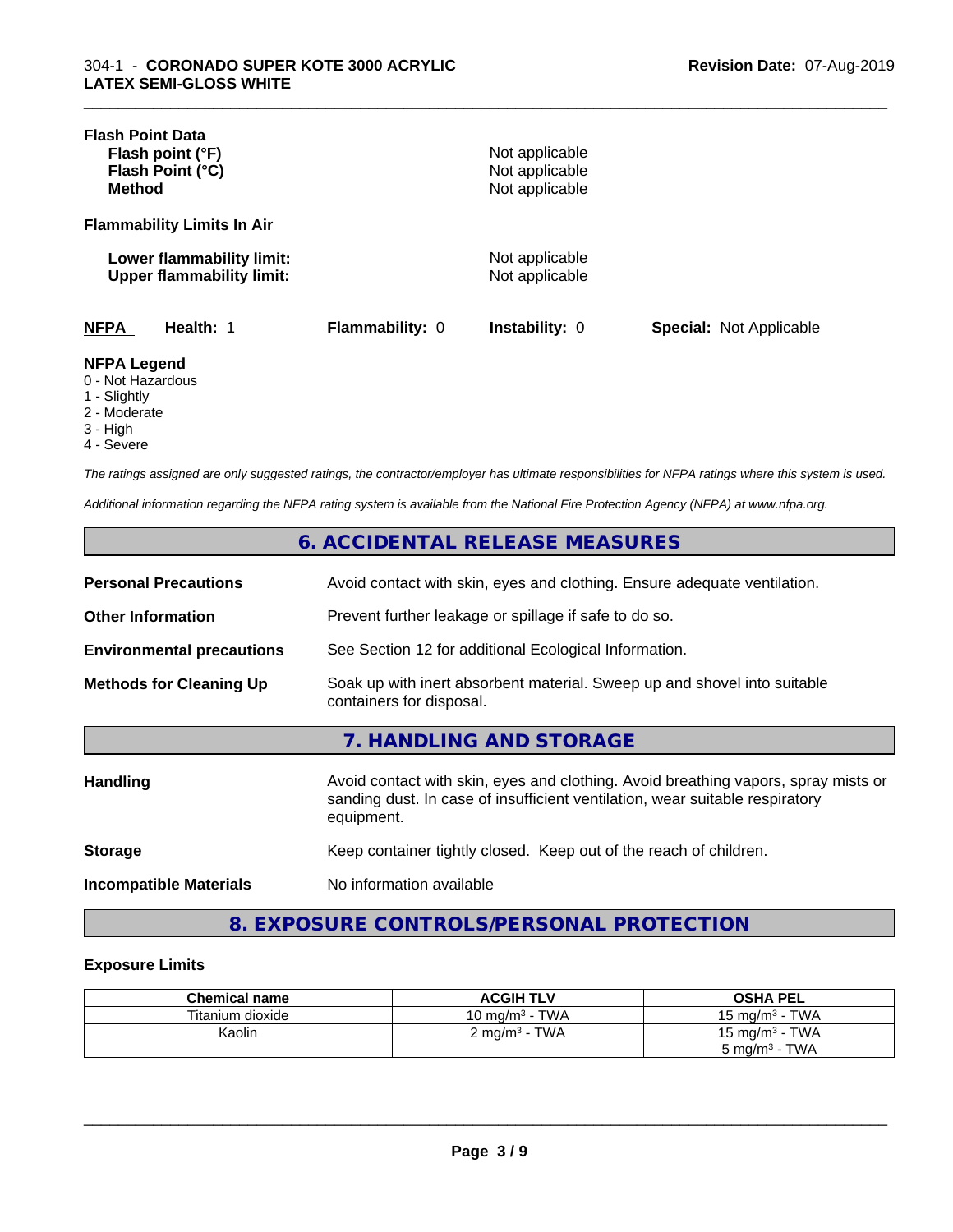#### **Legend**

ACGIH - American Conference of Governmental Industrial Hygienists Exposure Limits OSHA - Occupational Safety & Health Administration Exposure Limits N/E - Not Established

| <b>Engineering Measures</b>          | Ensure adequate ventilation, especially in confined areas.                                                                          |
|--------------------------------------|-------------------------------------------------------------------------------------------------------------------------------------|
| <b>Personal Protective Equipment</b> |                                                                                                                                     |
| <b>Eye/Face Protection</b>           | Safety glasses with side-shields.                                                                                                   |
| <b>Skin Protection</b>               | Protective gloves and impervious clothing.                                                                                          |
| <b>Respiratory Protection</b>        | In case of insufficient ventilation wear suitable respiratory equipment.                                                            |
| <b>Hygiene Measures</b>              | Avoid contact with skin, eyes and clothing. Remove and wash contaminated<br>clothing before re-use. Wash thoroughly after handling. |

# **9. PHYSICAL AND CHEMICAL PROPERTIES**

**Appearance** liquid **Odor** little or no odor **Odor Threshold No information available No information available Density (lbs/gal)** 9.9 - 10.2<br> **Specific Gravity** 1.17 - 1.22 **Specific Gravity pH pH**  $\blacksquare$ **Viscosity (cps)** No information available **Solubility(ies)** No information available **Water solubility** No information available **Evaporation Rate No information available No information available Vapor pressure** No information available **No information available Vapor density**<br> **We Solids**<br>
We Solids
25 - 45 Wt. % Solids **Vol. % Solids** 25 - 35 **Wt. % Volatiles** 55 - 65 **Vol. % Volatiles** 65 - 75 **VOC Regulatory Limit (g/L)** < 100 **Boiling Point (°F)** 212 **Boiling Point (°C)** 100 **Freezing point (°F)** 32 **Freezing Point (°C)** 0 **Flash point (°F)**<br> **Flash Point (°C)**<br> **Flash Point (°C)**<br> **C Flash Point (°C)**<br>Method **Flammability (solid, gas)**<br> **Upper flammability limit:** Not applicable Not applicable **Upper flammability limit:**<br> **Lower flammability limit:**<br>
Not applicable<br>
Not applicable **Lower flammability limit: Autoignition Temperature (°F)** No information available **Autoignition Temperature (°C)** No information available **Decomposition Temperature (°F)** No information available **Decomposition Temperature (°C)** No information available **Partition coefficient** No information available

**Not applicable**<br>Not applicable

\_\_\_\_\_\_\_\_\_\_\_\_\_\_\_\_\_\_\_\_\_\_\_\_\_\_\_\_\_\_\_\_\_\_\_\_\_\_\_\_\_\_\_\_\_\_\_\_\_\_\_\_\_\_\_\_\_\_\_\_\_\_\_\_\_\_\_\_\_\_\_\_\_\_\_\_\_\_\_\_\_\_\_\_\_\_\_\_\_\_\_\_\_

# **10. STABILITY AND REACTIVITY**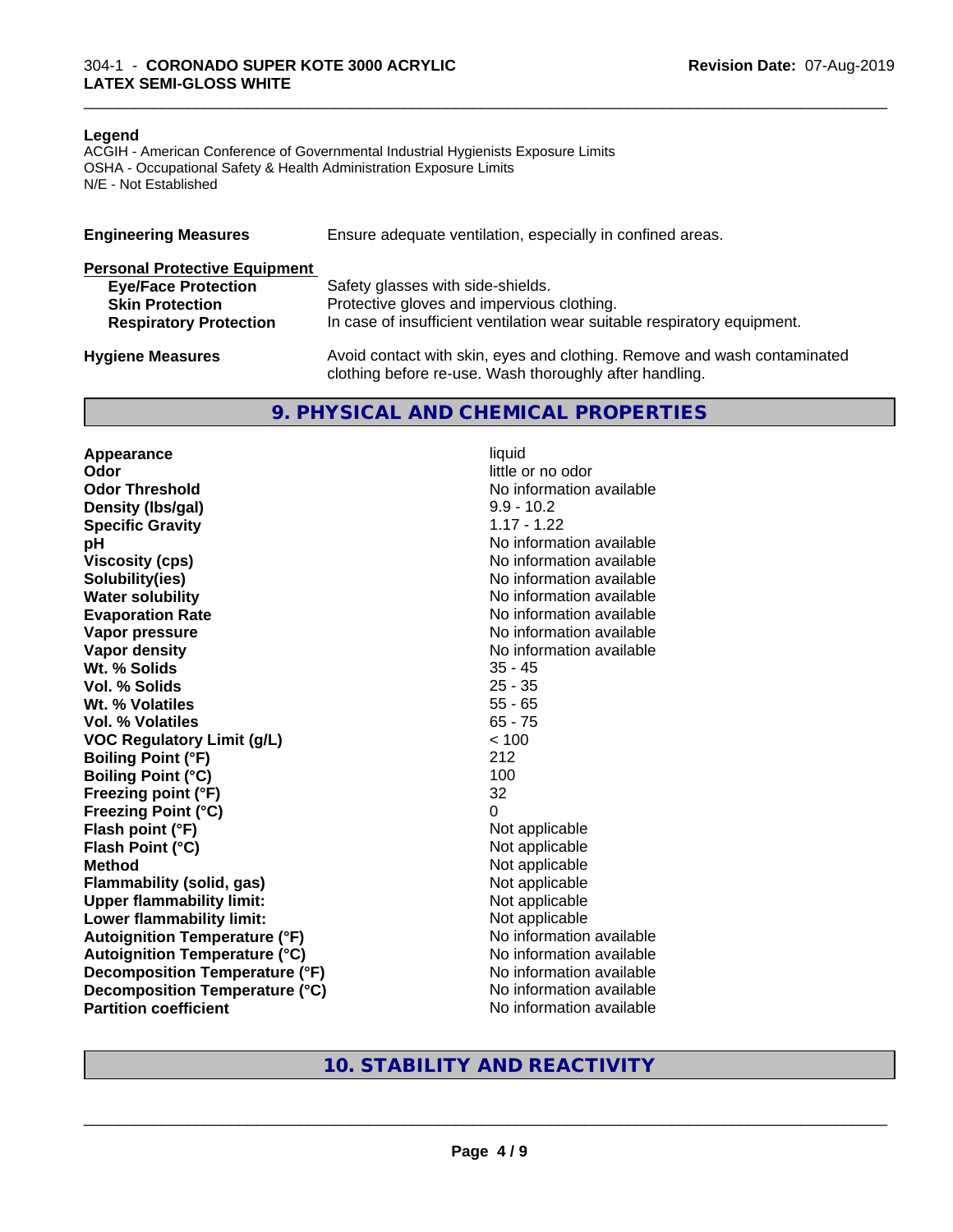| <b>Reactivity</b>                         | Not Applicable                           |
|-------------------------------------------|------------------------------------------|
| <b>Chemical Stability</b>                 | Stable under normal conditions.          |
| <b>Conditions to avoid</b>                | Prevent from freezing.                   |
| <b>Incompatible Materials</b>             | No materials to be especially mentioned. |
| <b>Hazardous Decomposition Products</b>   | None under normal use.                   |
| <b>Possibility of hazardous reactions</b> | None under normal conditions of use.     |

# **11. TOXICOLOGICAL INFORMATION**

\_\_\_\_\_\_\_\_\_\_\_\_\_\_\_\_\_\_\_\_\_\_\_\_\_\_\_\_\_\_\_\_\_\_\_\_\_\_\_\_\_\_\_\_\_\_\_\_\_\_\_\_\_\_\_\_\_\_\_\_\_\_\_\_\_\_\_\_\_\_\_\_\_\_\_\_\_\_\_\_\_\_\_\_\_\_\_\_\_\_\_\_\_

| <b>Product Information</b>                                       |                                                                                                                 |  |  |  |
|------------------------------------------------------------------|-----------------------------------------------------------------------------------------------------------------|--|--|--|
| Information on likely routes of exposure                         |                                                                                                                 |  |  |  |
| <b>Principal Routes of Exposure</b>                              | Eye contact, skin contact and inhalation.                                                                       |  |  |  |
| <b>Acute Toxicity</b>                                            |                                                                                                                 |  |  |  |
| <b>Product Information</b>                                       | No information available                                                                                        |  |  |  |
|                                                                  | Symptoms related to the physical, chemical and toxicological characteristics                                    |  |  |  |
| <b>Symptoms</b>                                                  | No information available                                                                                        |  |  |  |
|                                                                  | Delayed and immediate effects as well as chronic effects from short and long-term exposure                      |  |  |  |
| Eye contact                                                      | May cause slight irritation.                                                                                    |  |  |  |
| <b>Skin contact</b>                                              | Substance may cause slight skin irritation. Prolonged or repeated contact may dry<br>skin and cause irritation. |  |  |  |
| <b>Inhalation</b>                                                | May cause irritation of respiratory tract.                                                                      |  |  |  |
| Ingestion                                                        | Ingestion may cause gastrointestinal irritation, nausea, vomiting and diarrhea.                                 |  |  |  |
| <b>Sensitization</b>                                             | No information available                                                                                        |  |  |  |
| <b>Neurological Effects</b>                                      | No information available.                                                                                       |  |  |  |
| <b>Mutagenic Effects</b>                                         | No information available.                                                                                       |  |  |  |
| <b>Reproductive Effects</b>                                      | No information available.                                                                                       |  |  |  |
| <b>Developmental Effects</b>                                     | No information available.                                                                                       |  |  |  |
| <b>Target organ effects</b>                                      | No information available.                                                                                       |  |  |  |
| <b>STOT - single exposure</b><br><b>STOT - repeated exposure</b> | No information available.<br>No information available.                                                          |  |  |  |
| Other adverse effects                                            | No information available.                                                                                       |  |  |  |
| <b>Aspiration Hazard</b>                                         | No information available                                                                                        |  |  |  |
| <b>Numerical measures of toxicity</b>                            |                                                                                                                 |  |  |  |
|                                                                  | The following values are calculated based on chapter 3.1 of the GHS document                                    |  |  |  |
| ATEmiy (aral)                                                    | $EAAAA$ make                                                                                                    |  |  |  |

| <b>ATEmix (oral)</b>   | 54144 mg/kg   |
|------------------------|---------------|
| <b>ATEmix (dermal)</b> | 1086412 mg/kg |

# **Component Information**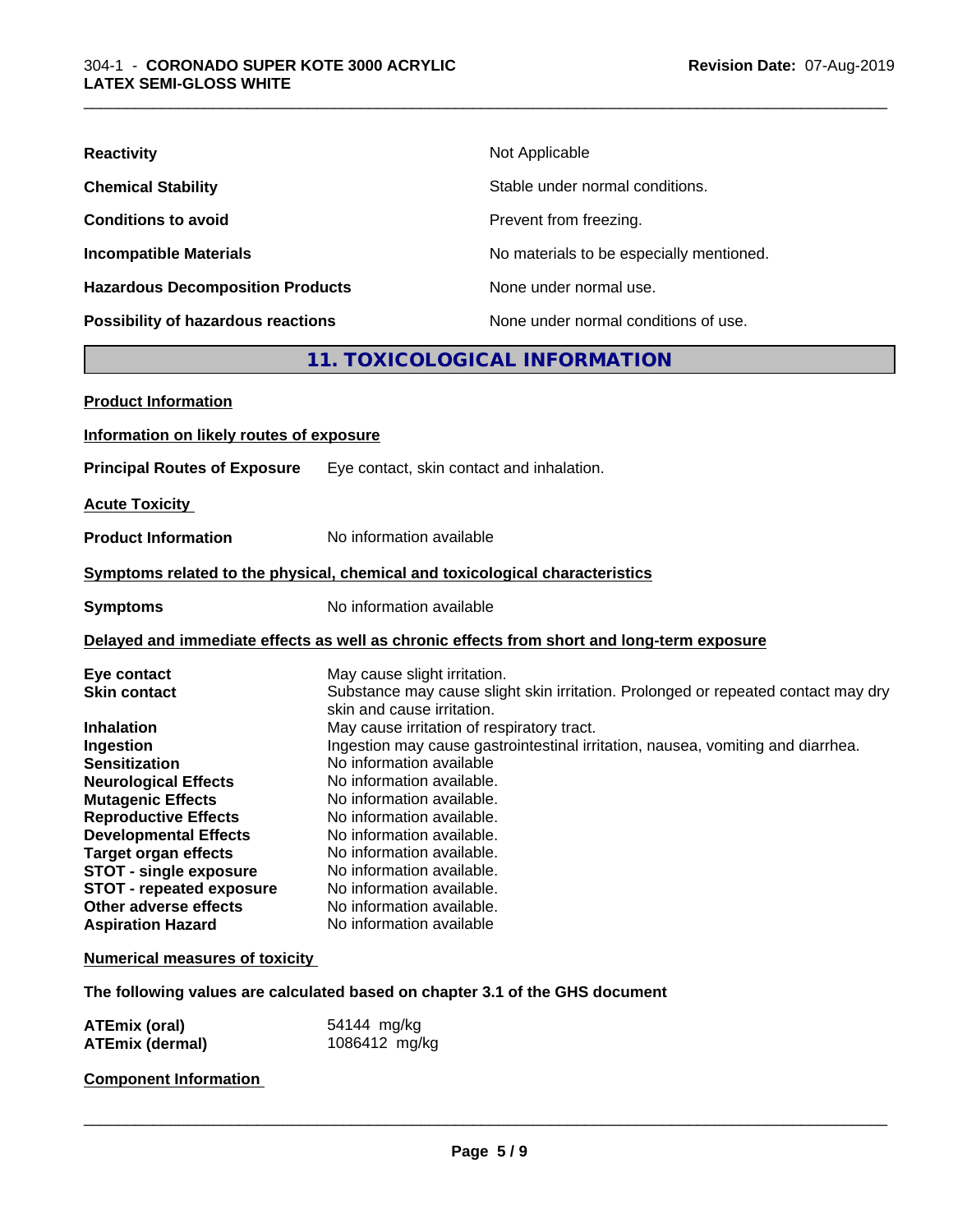| Chemical name                                                                                 | Oral LD50             | Dermal LD50             | Inhalation LC50         |
|-----------------------------------------------------------------------------------------------|-----------------------|-------------------------|-------------------------|
| Titanium dioxide<br>13463-67-7                                                                | $> 10000$ mg/kg (Rat) |                         |                         |
| Propanoic acid, 2-methyl-,<br>monoester with<br>2,2,4-trimethyl-1,3-pentanediol<br>25265-77-4 | $=$ 3200 mg/kg (Rat)  | $> 15200$ mg/kg (Rat)   | $>$ 3.55 mg/L (Rat) 6 h |
| 2-Amino-2-methly-1-propanol<br>124-68-5                                                       | $= 2900$ mg/kg (Rat)  | $>$ 2000 mg/kg (Rabbit) |                         |

\_\_\_\_\_\_\_\_\_\_\_\_\_\_\_\_\_\_\_\_\_\_\_\_\_\_\_\_\_\_\_\_\_\_\_\_\_\_\_\_\_\_\_\_\_\_\_\_\_\_\_\_\_\_\_\_\_\_\_\_\_\_\_\_\_\_\_\_\_\_\_\_\_\_\_\_\_\_\_\_\_\_\_\_\_\_\_\_\_\_\_\_\_

## **Carcinogenicity**

*The information below indicateswhether each agency has listed any ingredient as a carcinogen:.*

| <b>Chemical name</b>         | <b>IARC</b>                             | <b>NTP</b> | <b>OCU</b> |
|------------------------------|-----------------------------------------|------------|------------|
|                              | .<br>2B<br>⊦Human<br>วรรเble<br>$\cdot$ |            | Listed     |
| ı — .<br>dioxide<br>Titanium | Carcinogen                              |            |            |

• Although IARC has classified titanium dioxide as possibly carcinogenic to humans (2B), their summary concludes: "No significant exposure to titanium dioxide is thought to occur during the use of products in which titanium dioxide is bound to other materials, such as paint."

## **Legend**

IARC - International Agency for Research on Cancer NTP - National Toxicity Program OSHA - Occupational Safety & Health Administration

# **12. ECOLOGICAL INFORMATION**

# **Ecotoxicity Effects**

The environmental impact of this product has not been fully investigated.

## **Product Information**

# **Acute Toxicity to Fish**

No information available

# **Acute Toxicity to Aquatic Invertebrates**

No information available

## **Acute Toxicity to Aquatic Plants**

No information available

## **Persistence / Degradability**

No information available.

## **Bioaccumulation**

There is no data for this product.

## **Mobility in Environmental Media**

No information available.

#### **Ozone**

No information available

# **Component Information**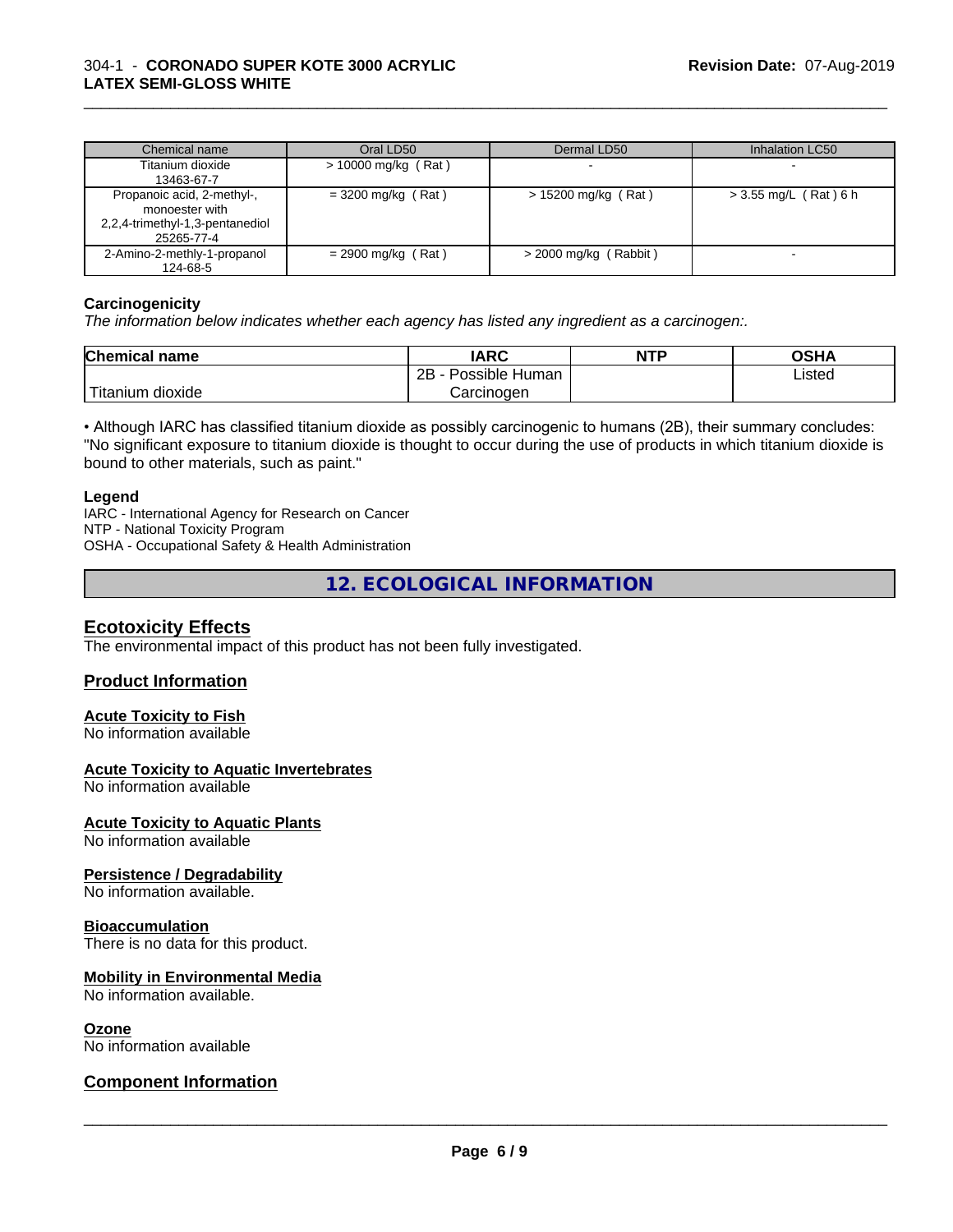# **Acute Toxicity to Fish**

#### Titanium dioxide

 $LC50:$  > 1000 mg/L (Fathead Minnow - 96 hr.)

# **Acute Toxicity to Aquatic Invertebrates**

No information available

## **Acute Toxicity to Aquatic Plants**

No information available

|                              | 13. DISPOSAL CONSIDERATIONS                                                                                                                                                                                               |  |
|------------------------------|---------------------------------------------------------------------------------------------------------------------------------------------------------------------------------------------------------------------------|--|
| <b>Waste Disposal Method</b> | Dispose of in accordance with federal, state, and local regulations. Local<br>requirements may vary, consult your sanitation department or state-designated<br>environmental protection agency for more disposal options. |  |
|                              | 14. TRANSPORT INFORMATION                                                                                                                                                                                                 |  |
| <b>DOT</b>                   | Not regulated                                                                                                                                                                                                             |  |
| <b>ICAO/IATA</b>             | Not regulated                                                                                                                                                                                                             |  |
| <b>IMDG / IMO</b>            | Not regulated                                                                                                                                                                                                             |  |
|                              | <b>15. REGULATORY INFORMATION</b>                                                                                                                                                                                         |  |

\_\_\_\_\_\_\_\_\_\_\_\_\_\_\_\_\_\_\_\_\_\_\_\_\_\_\_\_\_\_\_\_\_\_\_\_\_\_\_\_\_\_\_\_\_\_\_\_\_\_\_\_\_\_\_\_\_\_\_\_\_\_\_\_\_\_\_\_\_\_\_\_\_\_\_\_\_\_\_\_\_\_\_\_\_\_\_\_\_\_\_\_\_

# **International Inventories**

| <b>TSCA: United States</b> | Yes - All components are listed or exempt. |
|----------------------------|--------------------------------------------|
| <b>DSL: Canada</b>         | Yes - All components are listed or exempt. |

# **Federal Regulations**

| SARA 311/312 hazardous categorization |    |  |
|---------------------------------------|----|--|
| Acute health hazard                   | Nο |  |
| Chronic Health Hazard                 | No |  |
| Fire hazard                           | Nο |  |
| Sudden release of pressure hazard     | No |  |
| Reactive Hazard                       | No |  |

## **SARA 313**

Section 313 of Title III of the Superfund Amendments and Reauthorization Act of 1986 (SARA). This product contains a chemical or chemicals which are subject to the reporting requirements of the Act and Title 40 of the Code of Federal Regulations, Part 372:

*None*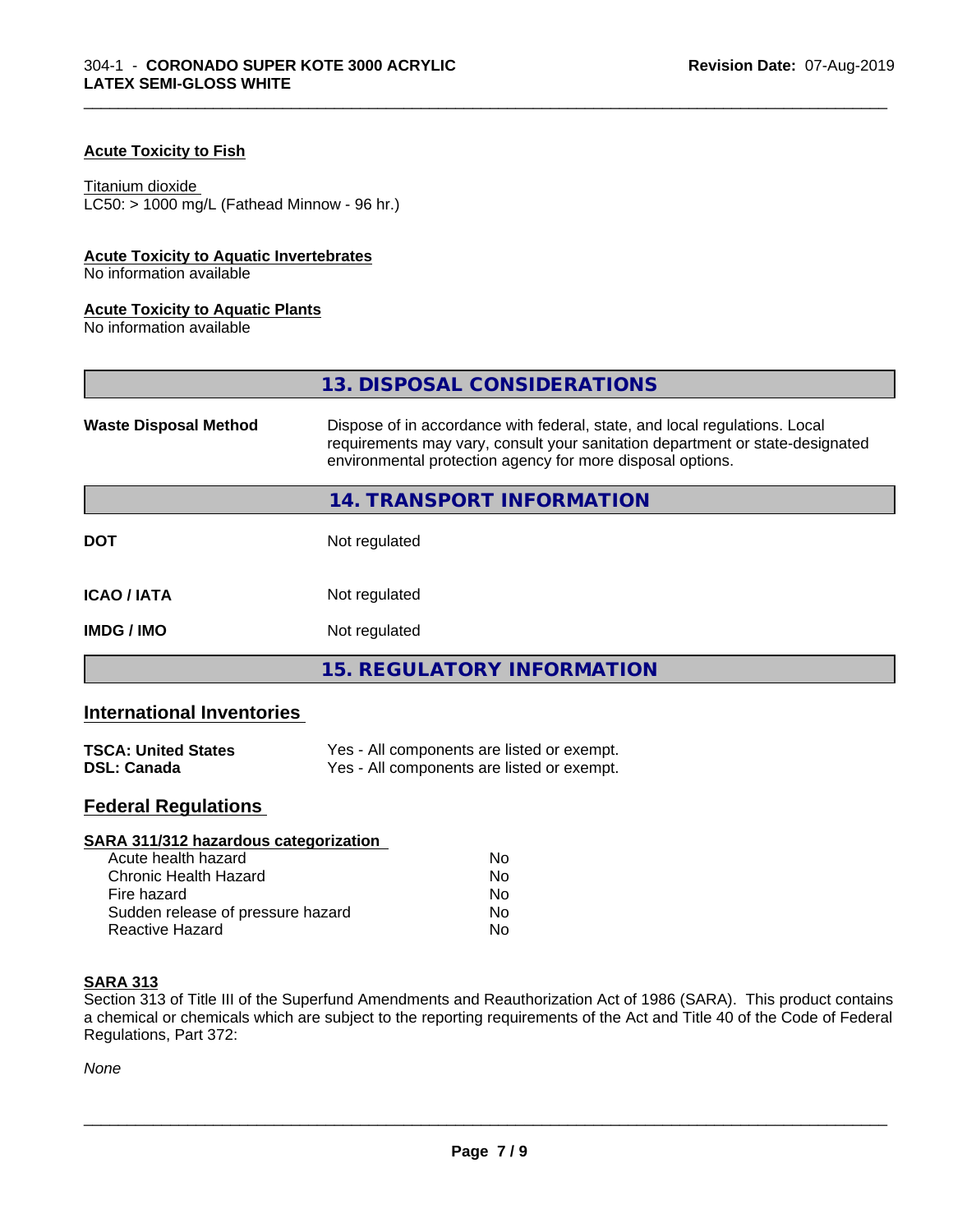#### **Clean Air Act,Section 112 Hazardous Air Pollutants (HAPs) (see 40 CFR 61)**

This product contains the following HAPs:

*None*

# **US State Regulations**

**California Proposition 65**

**AVIMARNING:** Cancer and Reproductive Harm– www.P65warnings.ca.gov

#### **State Right-to-Know**

| <b>Chemical name</b>           | - -<br>IVIA<br>saunustus | <b>Jerse</b> v<br><b>Nev</b> | าทรงIvania |
|--------------------------------|--------------------------|------------------------------|------------|
| <br>--<br>ı itanıum<br>dioxide |                          |                              |            |
| Kaolin                         |                          |                              |            |

\_\_\_\_\_\_\_\_\_\_\_\_\_\_\_\_\_\_\_\_\_\_\_\_\_\_\_\_\_\_\_\_\_\_\_\_\_\_\_\_\_\_\_\_\_\_\_\_\_\_\_\_\_\_\_\_\_\_\_\_\_\_\_\_\_\_\_\_\_\_\_\_\_\_\_\_\_\_\_\_\_\_\_\_\_\_\_\_\_\_\_\_\_

#### **Legend**

X - Listed

# **16. OTHER INFORMATION**

| HMIS | Health: 1 | <b>Flammability: 0</b> | <b>Reactivity: 0 PPE: -</b> |  |  |
|------|-----------|------------------------|-----------------------------|--|--|
|------|-----------|------------------------|-----------------------------|--|--|

# **HMIS Legend**

- 0 Minimal Hazard
- 1 Slight Hazard
- 2 Moderate Hazard
- 3 Serious Hazard
- 4 Severe Hazard
- Chronic Hazard

X - Consult your supervisor or S.O.P. for "Special" handling instructions.

*Note: The PPE rating has intentionally been left blank. Choose appropriate PPE that will protect employees from the hazards the material will present under the actual normal conditions of use.*

*Caution: HMISÒ ratings are based on a 0-4 rating scale, with 0 representing minimal hazards or risks, and 4 representing significant hazards or risks. Although HMISÒ ratings are not required on MSDSs under 29 CFR 1910.1200, the preparer, has chosen to provide them. HMISÒ ratings are to be used only in conjunction with a fully implemented HMISÒ program by workers who have received appropriate HMISÒ training. HMISÒ is a registered trade and service mark of the NPCA. HMISÒ materials may be purchased exclusively from J. J. Keller (800) 327-6868.*

 **WARNING!** If you scrape, sand, or remove old paint, you may release lead dust. LEAD IS TOXIC. EXPOSURE TO LEAD DUST CAN CAUSE SERIOUS ILLNESS, SUCH AS BRAIN DAMAGE, ESPECIALLY IN CHILDREN. PREGNANT WOMEN SHOULD ALSO AVOID EXPOSURE.Wear a NIOSH approved respirator to control lead exposure. Clean up carefully with a HEPA vacuum and a wet mop. Before you start, find out how to protect yourself and your family by contacting the National Lead Information Hotline at 1-800-424-LEAD or log on to www.epa.gov/lead.

**Prepared By** Product Stewardship Department